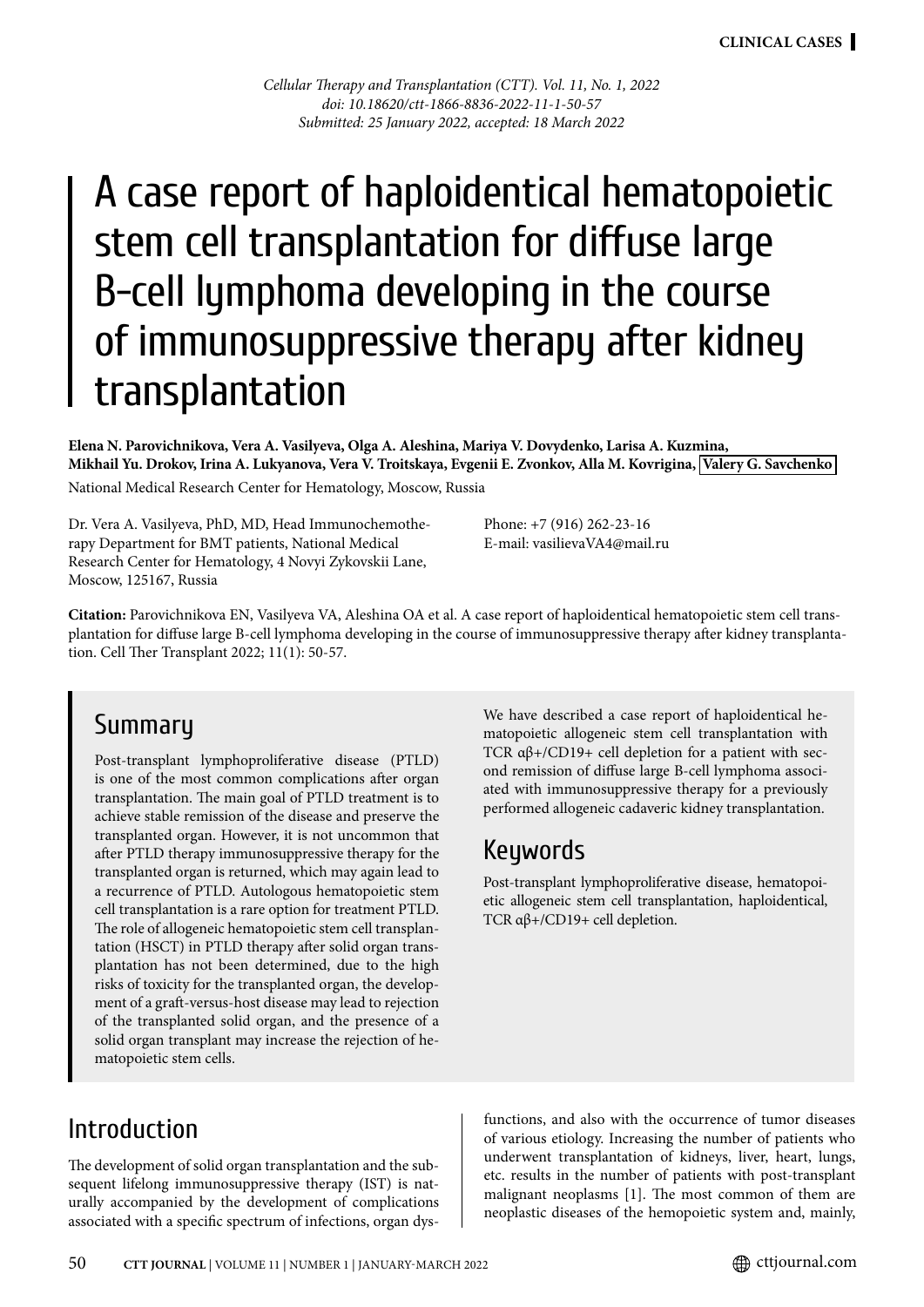various malignant lymphoproliferative diseases. Even separate forms of these types of tumors which is associated with previous long-term immunosuppression are distinguished in the modern WHO classification [2].

The risk of developing post-transplant lymphoproliferative disease (PTLD) increases by 20-120% in patients after solid organ transplantation compared with the general population and depends on the intensity of IST. PTLD was first described in 1968 by Doak P.B. in two patients after cadaveric kidney transplantation and IST with azathioprine and prednisolone [3]. The term PTLD was introduced by T.E. Starzl in 1984 [4]. The role of the Epstein-Barr virus (EBV) in the pathogenesis of PTLD was described in 1981 [5]. The developing of this disease most frequently associated with solid organ transplantation like heart, lung, intestine and multi-organ transplantation, while this complication develops less frequently in kidney and liver recipients [6, 7]. There was no increase in the incidence of PTLD when cyclosporine was used in comparison with therapy with azathioprine in combination with glucocorticosteroids. Tacrolimus also increases the risk of this complication [7]. Immunosuppressive therapy with antithymocyte globulin (ATG) increases the risk of PTLD within the first year after solid organ transplantation, and no such dependence was found when antibodies to the IL-2 receptor were used [7]. It has been established that in the pathogenesis of PTLD, the presence of certain human leukocyte antigens (HLA) in a patient is important. If alleles HLA-A26 and HLA-B38 are detected in a recipient, the risk of PTLD development increases, while donor haplotypes HLA-A1, HLA-B8, and HLA-DR3 were identified as factors in which this complication develops less frequently [8]. Other studies have identified an increased risk of PTLD in a recipient with HLA-A2, HLA-A11, HLA-B5, HLA-B18, HLA-B21, and HLA-B35 [9, 10].

The clinical manifestations of PTLD are often nonspecific. Involvement of the gastrointestinal (GI) tract, lungs, skin, bone marrow, and central nervous system (CNS) is common [11-15]. CNS involvement is present in about 10-15% of all PTLD cases [11]. B-symptoms such as pyrexia, sweating and weight loss are also common. Damage to the transplanted organ is noted in about a third of all PTLD cases [13]. According to the WHO classification 2017, there are the following types of PTLD: *early lesions* (plasmacytic hyperplasia, infectious mononucleosis, and florid follicular hyperplasia) – 5% of all PTLD, *polymorphic PTLD* – 15-20%, *monomorphic B-cell neoplasm* (diffuse large B-cell lymphoma, Burkitt lymphoma, plasma cell myeloma and other) – more than 70% of all PTLD, *monomorphic T/NK-cell neoplasms PTLD* (peripheral T-cell lymphoma and other) – less than 5%, and *classic Hodgkin lymphoma PTLD* – less than 5% [2].

The main goal of PTLD treatment is to achieve stable remission of the disease and preserve the transplanted organ. Due to the clinical and pathological heterogeneity of PTLD (type of transplant, risk of rejection and concomitant diseases, tumor burden, etc.), there is no standardized approach to treatment. Nevertheless, the key approach is the reduction of IST: complete cancellation or partial (by 50-75%) reduction the dose of immunosuppressive drugs to prevent rejection of the transplanted organ. In this case, the response is achieved in about half of the patients, but long-term remissions are

rare [12, 14-16]. Other methods that can be used in the treatment of PTLD are monoclonal antibodies to the CD20 antigen (rituximab) as monotherapy or in combination with chemotherapy, surgery, and radiation therapy. In the event that the development of PTLD is associated with EBV infection, antiviral therapy (intravenous immunoglobulins) and/ or EBV-specific T-lymphocytes are used, autologous or allogeneic hematopoietic stem cells transplantation are used less often as a consolidating treatment [11, 13, 14, 16.17]. Overall survival of patients after PTLD therapy has significantly improved in recent years, by the using of monoclonal antibodies. Mortality rate earlier was reached 50-70%, nowadays the 3-year overall survival rate is 60-70%, according published studies in recent years [7, 13, 14].

The role of allogeneic hematopoietic stem cells (allo-HSCT) transplantation in PTLD therapy after solid organ transplantation has not been determined. The use of high-dose chemotherapy can be accompanied by high toxicity for the transplanted organ. Graft-versus-host disease (GVHD), which develops after allo-HSCT, can contribute to the rejection of a transplanted solid organ. And the presence of a solid organ transplant before allo-HSCT may increase the probability of rejection of hematopoietic stem cells. Only a few successful clinical cases of allo-HSCT in PTLD after solid organ transplantation have been described [1, 18-20].

**The aim of this work:** to present a clinical case of a patient in whom transplantation of an allogeneic cadaveric kidney was complicated by the development of PTLD, which was initially successfully treated, but due to the ongoing IST, a relapse was established, which required HSCT from a haploidentical donor. Clinical case is presented with the consent of the patient.

# Clinical case description

Patient B., female, the disease manifested at the age of 9 years, in 1996 with proteinuria (3 g/day) and increased arterial pressure up to 160/90 mm Hg. Acute glomerulonephritis was diagnosed, and prednisolone therapy was started. In 1998, the diagnosis of mesangioproliferative glomerulonephritis was confirmed by histological examination of a kidney biopsy. Progression to the terminal stage of chronic renal failure (stage 5) was documented in 2003, hemodialysis was started, with arteriovenous fistula arranged. Transplantation of allogeneic cadaveric kidney was performed at the N.V. Sklifosovsky Research Institute for Emergency Medicine in April 2011. Delayed recovery of renal transplant function was noted; hemodialysis was carried out within a month after the organ transplantation. Tacrolimus, mycophenolate mofetil, methylprednisolone were applied as immunosuppressive therapy. Blood creatinine level in the post-transplant period was 110-130 μmol/L, glomerular filtration rate (GFR), according to the CKD-EPI formula, was 48-61 ml/min/1.73 m<sup>2</sup>. Due to the pregnancy planning, mycophenolate mofetil was replaced by azathioprine in 2016. Pancytopenia was detected in June 2017, but the dose of immunosuppressive drugs was not reduced. Since the end of July 2017, the patient had febrile body temperature, decreasing body weight, dry cough, increased abdominal volume, and irregularity in the menstrual cycle, but the patient did not seek medical asssistance.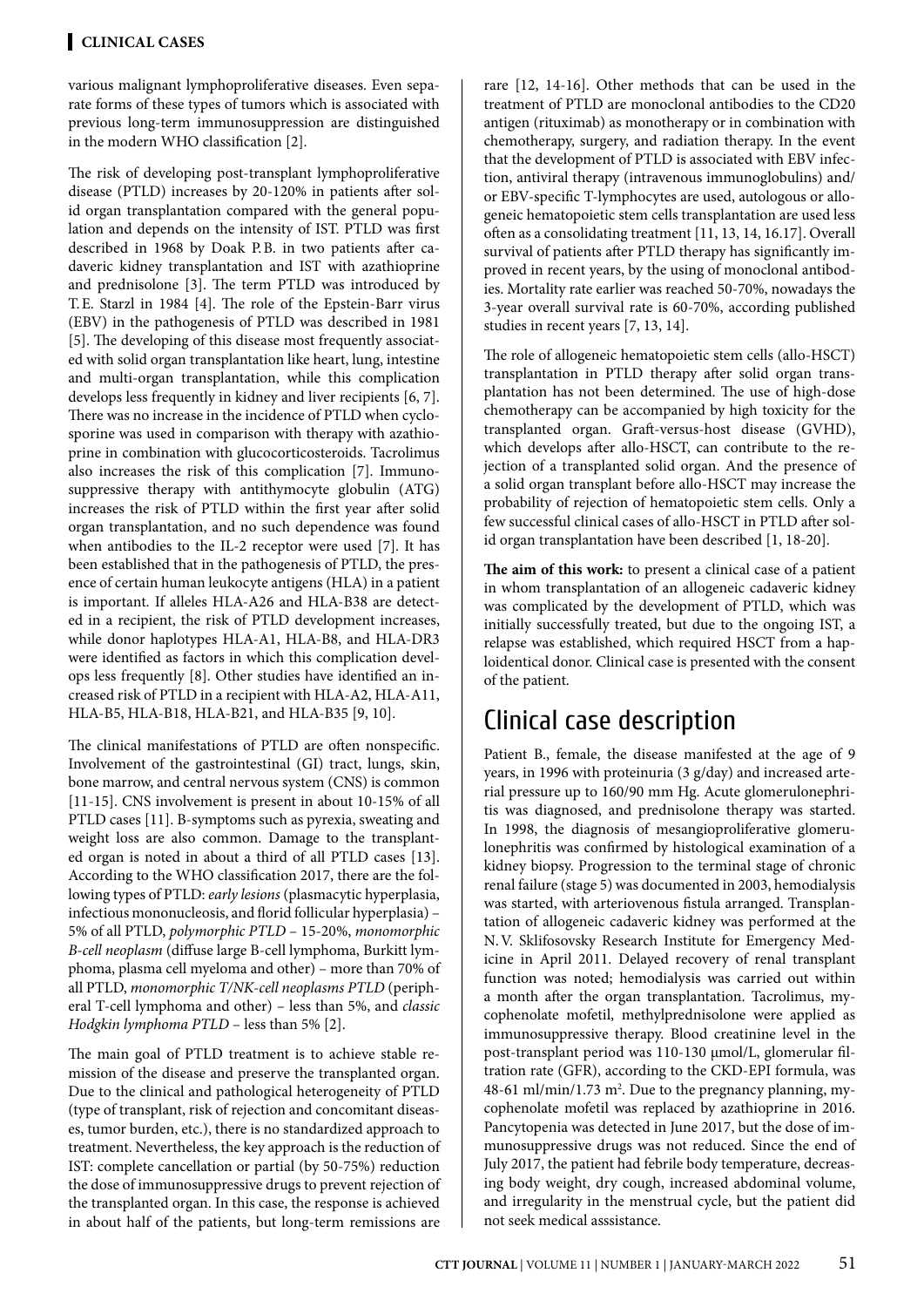In August 2017 the examination revealed proteinuria 2.3 g/l, hypoalbuminemia 28 g/l, high level of blood creatinine (214 μmol/l) and C-reactive protein (115 mg/dl), an increased LDH activity to 923 U/l, ESR up to 70 mm/h, an increased IgM content in the blood (1288 mg/dl), mainly, due to IgMλ. Pancytopenia still persisted (leukocytes 1.9×10<sup>9</sup>/l, platelets 90×109 /l). Antibiotic therapy was carried out for suspected infection, azathioprine was canceled. Hepatosplenomegaly was revealed on the CT examination of abdominal organs. Given these findings, lymphoproliferative disease was suggested, thus requiring special examination.

The patient was examined at National Research Center for Hematology at 23.08.2017. Infiltrative-ulcerative defects of the gastric mucosa were found during esophagogastroduodenoscopy. The data of histological and immunohistochemical studies of gastric biopsy revealed the substrate of extranodal diffuse large B-cell lymphoma (tumor cells monomorphically expressed CD 20). In addition, the data of histological and immunohistochemical studies of the bone marrow also was determined: interstitial-small-focal B-cell infiltration with the presence of clusters of large CD 20+ cells, intravascular foci of small CD 20+ B-cells. The expression of EBER (EBV-encoded RNA) was not detected, but the virus replication was detected in blood. Paraprotein M lambda, 21.3 g/l; Bens-Jones protein lambda 0.35 g/l was revealed in blood serum by immunochemistry. Hyperpdiloid karyotype and complex cytogenetic rearrangements involving chromosomes 3, 7, 4, 9, 10, 14, 15, 17, 18 were registered by standard cytogenetic study of the bone marrow samples. According to CT scan, hepatosplenomegaly was determined: the vertical size of the liver was 23.5 cm, the size of the spleen was 160×60×235 mm. Based on the obtained data, the diagnosis of PTLD was specified as a diffuse large B-cell lymphoma (PTLD-DLBCL) associated with immunosuppressive therapy, with involvement of liver, spleen, stomach and bone marrow.

Despite the presence of a transplanted organ, taking into the variant of the disease and the generally accepted practice of managing such patients, the IST was reduced: methylprednisolone and tacrolimus were completely canceled since 24.08.2017.

From 26.08.2017 to 30.08.2017, a pre-phase with dexamethasone and cyclophosphamide was carried out and a positive trend was noted as decreasing size of the liver and spleen. From 31.08.2017 to 05.09.2017, the  $1<sup>st</sup>$  course of CHOD protocol in combination with rituximab (600 mg) was administered (total drug doses: cyclophosphamide 1200 mg, doxorubicin 75 mg, vincristine 2 mg, dexamethasone 80 mg). The treatment was complicated by febrile fever, oropharyngeal candidiasis, bilateral pleuropneumonia; the patient underwent massive antimicrobial therapy: imipenem/ cilastatin, sodium colistimethate, fluconazole, acyclovir and intravenous immunoglobulin. In addition, the patient developed hypotension (up to 80/50 mm Hg). Subsequent examination revealed adrenal insufficiency, which required administration of hydrocortisone (2.5-5 mg *per* day). A partial remission of the disease was obtained after first R-CHOD. From 26.09.2017 to 11.01.2018, five R-CHOD courses were performed. A complete remission of PTLD-DLBCL was achieved after second course of R-CHOD as confirmed by PET-CT (Fig. 1).

Due to the risk of renal transplant rejection, the patient resumed immunosuppressive therapy with tacrolimus (2 mg/ day) and prednisolone (5 mg/day) after completing chemotherapy (6 courses), since April 2018. In December 2018, 10 months after the completion of therapy for PTLD-DLB-CL, the patient had a febrile episode of up to 40°C. Ultrasound examination revealed a focal lesion in the liver. At that moment, no other signs of PTLD progression (based on bone marrow and gastric biopsies) were present. However, a month later, in January 2019, the febrile fever was again observed. The patient was admitted to the hospital in an extremely severe condition with signs of septic shock, bilateral pneumonia with respiratory failure, and evolving acute renal injury (blood creatinine levels reached 522 μmol/l). At the intensive care unit, the patient underwent massive antimicrobial therapy (meropenem, linezolid, sodium colistimethate, fluconazole, acyclovir), and hemodiafiltration were performed, with immunosuppressive therapy still continued. Additional examination revealed an increasing size of the liver (vertical size 24 cm) and spleen (121×54×175 mm) (Fig. 1). B-cell clonality was revealed in the gastric tissue biopsy, infiltration with tumor CD20+ cells was noted in the bone marrow biopsy, monoclonal secretion of M lambda in serum was determined in blood (5.3 g/l), a trace amount of the Bence-Jones protein lambda was detected in the urine, standard cytogenetic study of bone marrow and gastric tissue biopsies no mitosis was detected. Thus, after 11 months of achievement of PET-CT-negative remission and 9 months after the resumption of the IST, a relapse of PTLD-DLBCL was documented.

The severity of the patient's condition was due to both septic condition and emerging relapse of the disease, including specific liver damage. As a result, severe coagulation disorders developed, with re-appearing signs of adrenal insufficiency (decreased concentration of cortisol in blood serum: 90.47 nmol/L (reference range of 185-624 nmol/L), which required administration of hydrocortisone (2.5-5 mg *per* day), blood transfusions and management of blood clotting problems.

Due to PTLD-DLBCL relapse and severe infectious complications, despite presence of a transplanted organ, the IST was canceled 01.05.2019, and the antitumor effect was not achieved again. The patient's condition remained extremely serious, and according to vital indications, from 01.11.2019 to 15.01.2019 the pre-phase therapy with cyclophosphamide and dexamethasone was started. Positive clinical dynamics was noted, i.e., normalization of body temperature and decrease in the liver and spleen size few days after pre-phase therapy.

Thereafter, a modified course of chemotherapy with cytarabine (=4 g) + etoposide ( $\Sigma$  = 400 mg) combined with lenalidomide ( $\Sigma = 30$  mg) was carried out from 16.01.2019 to 17.01.2019. Lenalidomide was included in the treatment, according to the previously published data on improvement of overall and progression-free survival when using it in the patients with DLBCL [21, 22]. At the control examination (08.02.2019) we have revealed a decreased size of the liver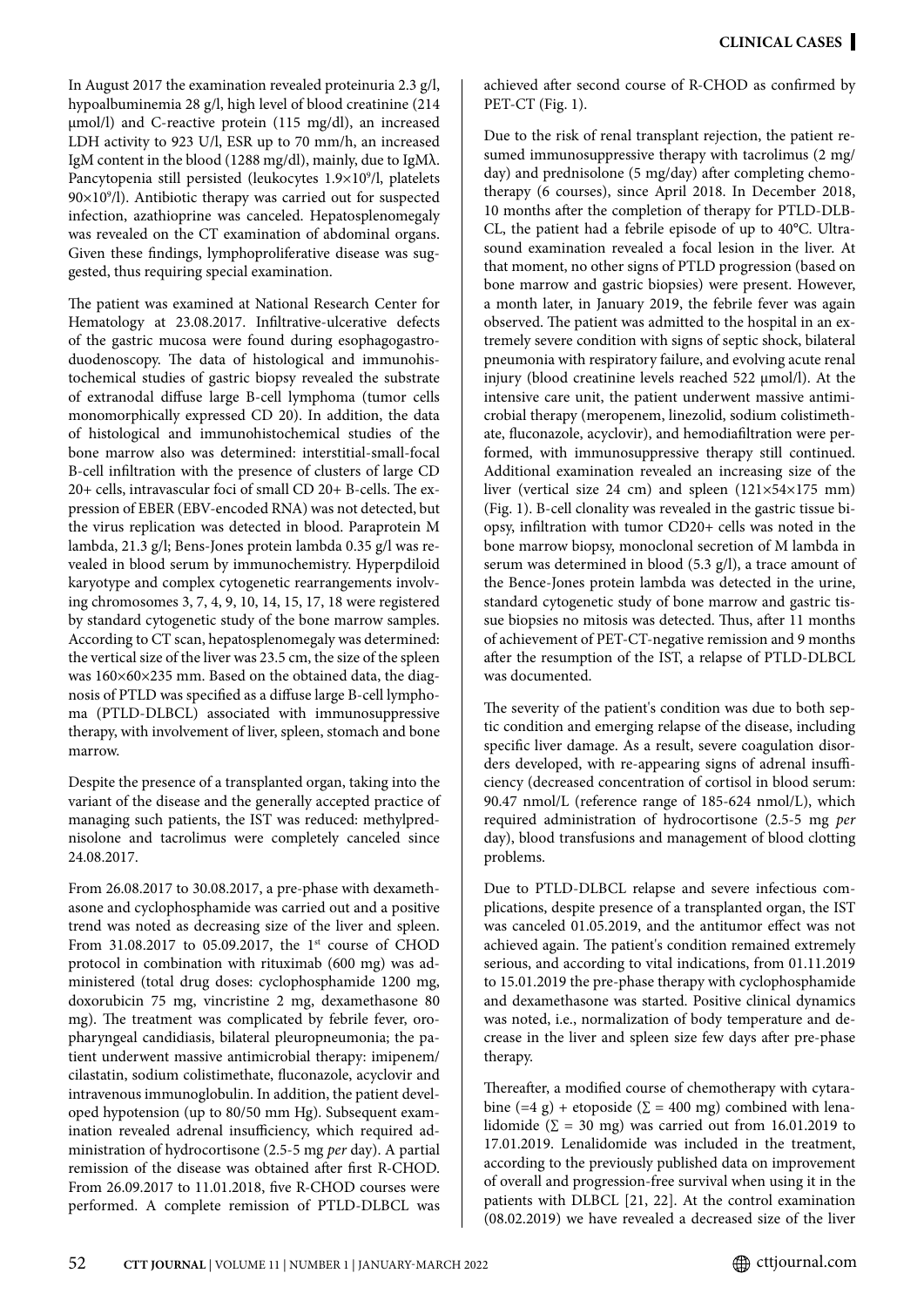#### **Clinical CASEs**

(vertical size 18 cm) and spleen (115×47×130 mm), complete regression of focal liver lesion, regression of hystological changes in the bone marrow biopsy, and only trace secretion of paraprotein IgM.

Two more courses using cytarabine + etoposide + lenalidomide were performed from 15.02.2019 to 06.05.2019. The second PET-CT-negative remission of PTLD-DLBCL was achieved (Fig. 1).

Thus, the young patient re-achieved PET-СТ negative remission of PTLD-DLBCL, and still required resumption of IST to prevent kidney transplant rejection, which would entail another relapse of the disease. Program therapy for patients in the second remission of the DLBCL implies to consolidate remission by autologous hematopoietic stem cell transplantation. However, our patient would have to return again immunosuppressive therapy to prevent kidney transplant rejection. Therefore, we decided to perform allo-HSCT to induce tolerance of the donor-derived immune cells to the transplanted kidney. The patient didn't have a fully matched related or unrelated donor, since the HSCT was planned from a related haploidentical (haplo-HSCT) donor (mother), however, with TCRαβ +/CD19+ depletion of the graft. The choice of such a transplant approach was determined by the fact that it does not use long-term (minimum 6 months) immunosuppressive therapy. The last injection of IST drugs (tocilizumab and abatacept) was administered on day +30 after haplo-HSCT with TCRαβ+/CD19+ depletion. Following HLA typing of the patient and her mother was performed, HLA-B18 was identified in the HLA genotype of the patient. This allele is associated with increased incidence of PTLD. The donor was diagnosed with microcytic hypochromic anemia (Hb 101 g/L), she was observed for a long time at a hematologist with a diagnosis of iron deficiency anemia and was treated with iron preparations.

Pre-transplant conditioning regimen included: treosulfan  $(\Sigma = 45 \text{ g}) + \text{melphalan} (\Sigma = 100 \text{ mg}) + \text{fludarabine} (\Sigma = 225$ mg). Haplo-HSCT was performed 14.05.2019 the number of CD34 + cells in the graft was  $10.8 \times 10^6$ /kg, the number of TCRαβ + lymphocytes was 271.5×103 /kg. GVHD prophylaxis consisted of rituximab ( $\Sigma = 170$  mg) + bortezomib ( $\Sigma = 4.2$ mg) + tocilizumab ( $\Sigma = 460$  g) + abatacept ( $\Sigma = 1740$  mg), the patient did not receive any other immunosuppressive therapy. The early post-transplant period was complicated by febrile fever, mucositis, and neutropenic enterocolitis, positive effect was obtained on carbapenem therapy. The recovery of leukocytes was on day +13 after haplo-HSCT  $(3.0 \times 10^9/l)$ .



A







**Figure 1. CT dynamics of internal organs. A, in the debut of PTLD-DLBCL (August 2017); B, first remission of PTLD-DLBCL (January 2018); C, relapse of PTLD-DLBCL (January 2019); D, before haplo-HSCT (May 2019)**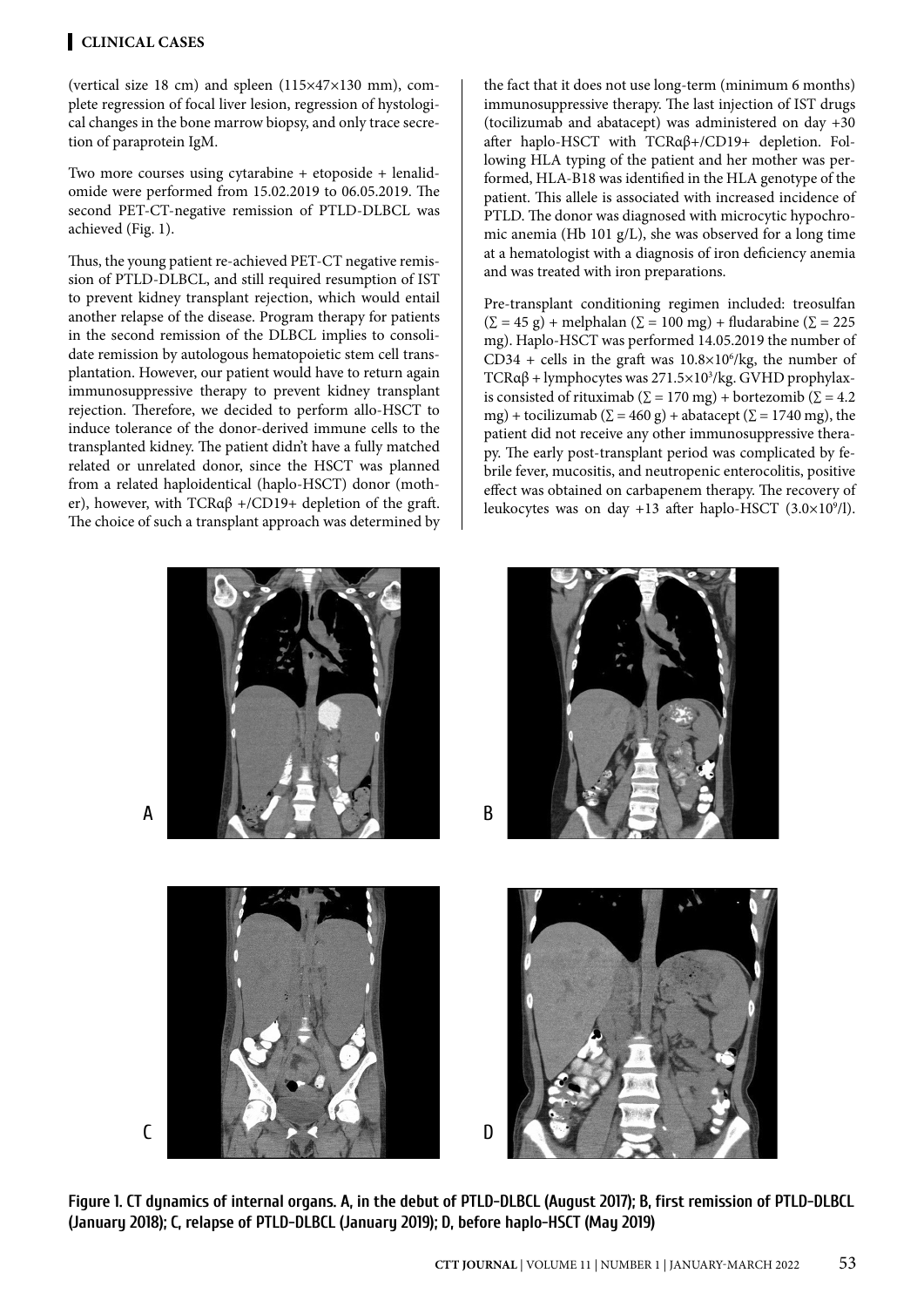The patient was discharged from the hospital on day  $+21$ after haplo-HSCT. There were no problems with the functioning of the renal graft, during conditioning regimen and in the early post-transplant period too.

Early control examinations after haplo-HSCT (+1, +2 months) has shown bone marrow remission of the disease with normal function of erythropoiesis and 100% donor chimerism. However, despite the absence of ABO incompatibility between the patient and the donor (the patient and the donor have the same blood group:  $0$  (I) Rh + CcDee with differences in the MN system), 95% of erythrocytes had patient's phenotype. Meanwhile, severe anemia persisted for 6 months after haplo-HSCT, requiring monthly blood transfusions. Therefore, additional tests were performed to search for possible causes of anemia (Table 1). Initially, there were signs of either iron deficient anemia, or anemia of chronic disease (25.06.2019). Parvovirus B19-associated anemia was excluded. However, in September 2019, the signs of microcytic hypochromic anemia worsened, there were a decrease in TIBC, LIBC and transferrin, along with increased ferritin level and normal serum iron content. Mild iron overload was determined by MRI. The clinical diagnosis was considered as follows: anemia of chronic conditions in a patient with transplanted kidney and multiple complications associated with therapy of the disease.

Given the fact that before haplo-HSCT patient didn't have any signs of microcytic hypochromic anemia, we have performed hemoglobin electrophoresis, density distribution of erythrocytes, and the osmotic fragility test (OFT) (Fig. 2). The content of the fraction of normal hemoglobin A was 95.9% and hemoglobin A2 was 4.1%.

According to these studies, clinical thalassemia was suspected, and during DNA diagnostic test was found heterozygous carriage of beta  $(+)$  – thalassemic mutation IVS1 + 5 G> T. A genetic study of an archived sample of the patient's bone marrow before haplo-HSCT was carried out: thalassemic mutation was not detectable. Thus, the patient was diagnosed with a heterozygous form of beta-thalassemia, which was a consequence of the reconstitution of donor hematopoiesis.

The examination of the haploidentical related donor, the mother, was carried out, and again, as before donation, moderate microcytic hypochromic anemia was revealed. A genetic study was performed, and it was confirmed that the mother is also a heterozygous carrier of the beta  $(+)$  – thalassemic mutation  $IVS1 + 5 G > T$ .

At the present time, 2.5 years have passed after haplo-HSCT, and 10.5 years after transplantation of allogeneic cadaveric kidney. In this case, the patient had a short course of immunosuppressive drugs (rituximab, bortezomib, tocilizumab, abatacept) only at the early post-transplant period, ceasing the IST at later terms. Immunological tolerance has been achieved: the patient has no signs of GVHD, and the kidney transplant is functioning normally. The patient has PET-CT-negative remission of PTLD-DLBCL. Despite the fact that the patient is a heterozygous carrier of the beta-thalassemia mutation, her primary disease was complicated by the anemia of chronic conditions, which required hemotransfusions for a year after haplo-HSCT. Currently, the patient is transfusion-independent.







**Figure 2. A: Slight increase in the light and heavy fractions of erythrocytes (abscissa, relative cell density, g/cm3 ). The average density of red blood cells is within normal limits. (B, C): Osmotic fragility (OFT) is altered before and after incubation (abscissa, % of NaCl in saline for RBC incubation)**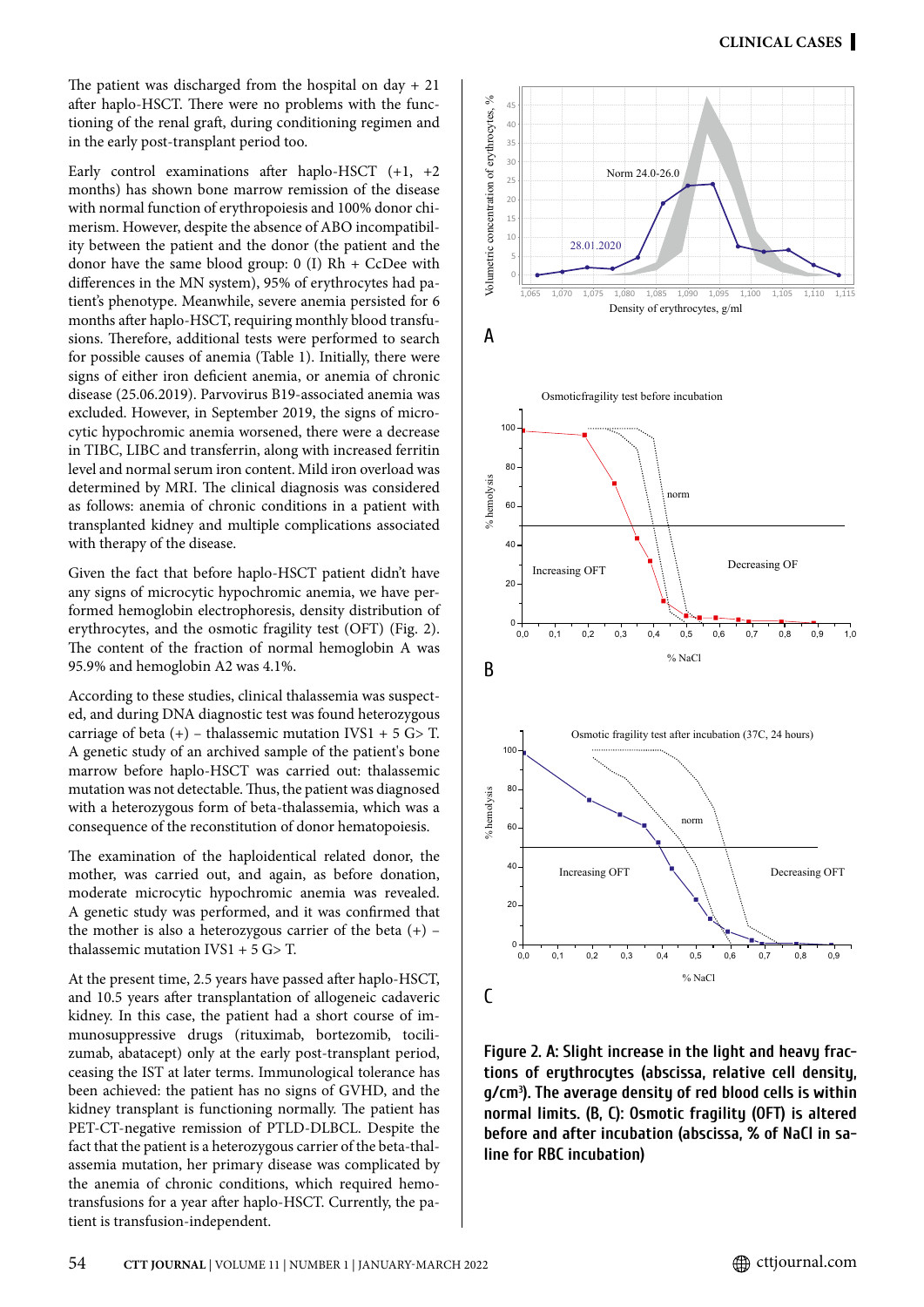#### **Table 1. Post-transplant monitoring of anemia**

| Parameters                                                        | 31.08.2021 | 13.11.2020 | 22.09.2020 | 23.01.2020 | 25.11.2019 | 30.09.2019 | 10.09.2019                   | 25.06.2019 |
|-------------------------------------------------------------------|------------|------------|------------|------------|------------|------------|------------------------------|------------|
| Hemoglobin (Norm: 120.0-140.0) g/l                                | 99         | 86         | 89         | 83         | 71         | 90         | 73                           | 72         |
| Erythrocytes (Norm: 3.7-4.7) *10 <sup>12</sup> /l                 | 5.29       | 4.64       | 4.74       | 3.97       | 3.6        | 4.14       | 3.48                         | 2.52       |
| Mean corpuscular volume<br>(Norm: 80.0-100.0)                     | 60.3       | 56.7       | 58.2       | 62.5       | 61,4       | 67         | 65.2                         | 79.9       |
| Mean corpuscular hemoglobin<br>concentration (Norm: 27.0-34,0) pq | 18.7       | 18.5       | 18.8       | 20.9       | 19.7       | 21.2       | 20.7                         | 27.6       |
| LIBC (Norm: 27.8-63.6) µmol/l                                     |            | 13.2       | 20         | 17.9       | 17.7       | 14.8       | 14.73                        | 13.29      |
| Eruthropoietin<br>(Norm: 2.59-18.50) IU/ml                        |            | 11.87      |            | 12.53      | 9.71       | 33.8       |                              | 20.11      |
| Ferritin (Norm: 11.0-306.8) ng/ml                                 |            | 742.8      | 836        | >1500.0    | 1228.4     |            | >1500.0                      | >1500.0    |
| Folic Acid (Norm: 5.9-24.8) ng/ml                                 |            | 8.31       | 8.11       | 6.06       | 6.03       | 19.27      |                              |            |
| Vitamin B 12 (Norm: 145-914) pkg/ml                               |            | 524        |            |            | 758        | 909        | $\qquad \qquad \blacksquare$ |            |
| Transferrin (Norm: 200-360) mg/dl                                 |            | 115        | 132        | 75         | 131        | 130        | 117                          | 111        |
| TIBC (Norm: 46.0-90.0) µmol/l                                     |            | 30.5       | 35.2       | 20.55      | 29.5       | 28.8       | 28.46                        | 23.14      |
| Serum iron (Norm: 10.7-32.2) µmol/l                               | 27.9       | 17.3       | 15.2       | 18.76      | 11.8       | 14         | 13.73                        | 9.85       |
| Percentage of transferrin saturation<br>(Norm: 17.8-43.3) %       |            |            | 43.18      | 91.289536  | 40         | 48.61111   | 48.24315                     | 42.566982  |

# Conclusion

Post-transplant lymphoproliferative disease is not such a rare complication after solid organ transplantation, since the immunosuppressive therapy performed increases the risks of developing lymphoid tumors.

We have described for the first time a case of haploidentical HSCT with TCRαβ+/CD19+ graft depletion in a patient with second remission of diffuse large B-cell lymphoma associated with immunosuppressive therapy for a transplant of allogeneic cadaveric kidney. In the literature, there are only a few descriptions of allo-HSCT from related or unrelated donors in PTLD after solid organ transplantation, and haploidentical HSCT with TCRαβ+/CD19+ graft depletion has not been previously described. This transplant mode was chosen due to absence of HLA-identical donors, second remission of PTLD-DLBCL, and the fact that the previous relapse was associated with resumption of immunosuppressive therapy (IST) for the transplanted kidney. Haploidentical HSCT with TCRαβ+/CD19+ depletion was performed, since the duration of immunosuppressive therapy is only one month after such procedure. The therapy we have chosen in relapsed PTLD-DLBCL allowed us to achieve a second complete PET-CT-negative remission, then was consolidation with haplo-HSCT, which led to development of immunological tolerance of the donor immune system to the previously transplanted cadaveric kidney and withdrawal of IST, which seemed to be the key factor of PTLD. Both kidney transplant and a bone marrow graft show adequate functioning without additional IST.

Another feature of this patient is that the donor for HSCT is a heterozygous carrier of beta - thalassemia mutation IVS1 + 5 G> T, which was not detected during the initial examination, manifesting with serum iron deficiency. There is no doubt that initial detection of beta-thalassemia trait in the donor could influence the donor choice, since the presence of this mutation and the transplanted kidney during the first year complicated the patient's quality of life after haplo-HSCT.

# Conflict of interest

None reported.

# References

1. Doney KC, Mielcarek M, Stewart FM, Frederick R. Hematopoietic cell transplantation after solid organ transplantation. Biol Blood Marrow Transplant. 2015;21(12):2123- 2128. doi: [10.1016/j.bbmt.2015.08.004](http://doi.org/10.1016/j.bbmt.2015.08.004)

2. Swerdlow SH, Campo E, Harris NL, Jaffe ES, Pileri SA, Stein H, Thiele J. WHO Classification of tumours of haematopoietic and lymphoid tissues – IARC [Internet]. Revised 4<sup>th</sup> edition. Lyon: IARC Press. Lyon: IARC Press; 2017.

3. Doak PB, Montgomerie JZ, North JDK, Smith F. Reticulum cell sarcoma after renal homotransplantation and azathioprine and prednisone therapy. Br Med J. 1968; 4(5633): 746-748. doi: [10.1136/bmj.4.5633.746](http://doi.org/10.1136/bmj.4.5633.746)

4. Starzl TE, Porter KA, Iwatsuki S, Rosenthal JT, Shaw BW, Atchison RW, et al. Reversibility of lymphomas and lymphoproliferative lesions developing under cyclosporin-steroid therapy. Lancet. 1984; 323 (8377):583-587. doi: [10.1016/](http://doi.org/10.1016/S0140-6736%2884%2990994-2) [S0140-6736\(84\)90994-2](http://doi.org/10.1016/S0140-6736%2884%2990994-2)

5. Klein G, Purtilo D. Summary: symposium on Epstein-Barr virus-induced lymphoproliferative diseases in immunodeficient patients. Cancer Res. 1981; 41(11 Pt 1): 4302-4304.

6. Cockfield SM. Identifying the patient at risk for post-transplant lymphoproliferative disorder. Transplant Infect Dis. 2001; 3: 70-78. doi: [10.1034/j.1399-3062.2001.003002070.x](http://doi.org/10.1034/j.1399-3062.2001.003002070.x)

7. Opelz G, Döhler B. Lymphomas after solid organ transplantation: a collaborative transplant study report. Am J Transplant. 2004; 4(2): 222-230. doi: [10.1046/j.1600-6143.](http://doi.org/10.1046/j.1600-6143.2003.00325.x) [2003.00325.x](http://doi.org/10.1046/j.1600-6143.2003.00325.x)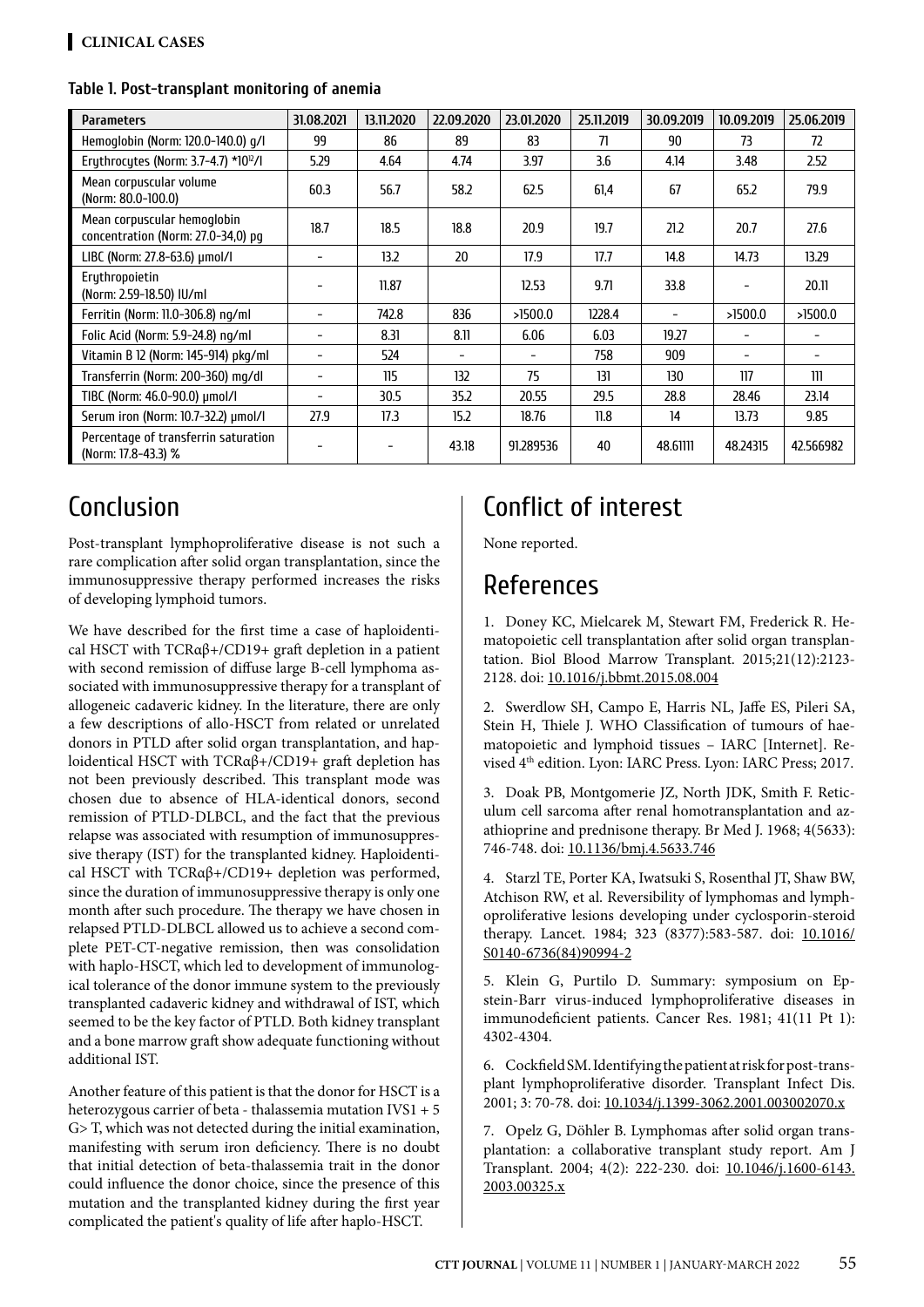8. Reshef R, Luskin MR, Kamoun M, Heitjan DF, Hadjiliadis D, Goral S, et al. Association of HLA polymorphisms with post-transplant lymphoproliferative disorder in solid-organ transplant recipients. Am J Transplant. 2011;11(4):817-825. doi: [10.1111/j.1600-6143.2011.03454.x](http://doi.org/10.1111/j.1600-6143.2011.03454.x)

9. Pourfarziani V, Einollahi B, Taheri S, Nemati E, Nafar M, Kalantar E, et al. Associations of Human Leukocyte Antigen (HLA) haplotypes with risk of developing lymphoproliferative disorders after renal transplantation. Ann Transplant. 2007;12(4):16-22. [PMID: 18344933](https://pubmed.ncbi.nlm.nih.gov/18344933/)

10. Subklewe M, Marquis R, Choquet S, Leblond V, Garnier JL, Hetzer R, et al. Association of human leukocyte antigen haplotypes with posttransplant lymphoproliferative disease after solid organ transplantation. Transplantation. 2006;82(8):1093- 1100. doi: [10.1097/01.tp.0000235889.05171.12](http://doi.org/10.1097/01.tp.0000235889.05171.12)

11. Al-Mansour Z, Nelson BP, Evens A.M. Post-transplant lymphoproliferative disease (PTLD): Risk factors, diagnosis, and current treatment strategies. Curr Hematol Malig Rep. 2013; 8(3):173-183. doi: [10.1007/s11899-013-0162-5](http://doi.org/10.1007/s11899-013-0162-5)

12. Jagadeesh D, Woda BA, Draper J, Evens A.M. Posttransplant lymphoproliferative disorders: Risk, classification, and therapeutic recommendations. Curr Treat Options Oncol. 2012;13(1):122-136. doi: [10.1007/s11864-011-0177-x](http://doi.org/10.1007/s11864-011-0177-x)

13. Ghobrial IM, Habermann TM, Maurer MJ, Geyer SM, Ristow KM, Larson TS et al. Prognostic analysis for survival in adult solid organ transplant recipients with post-transplantation lymphoproliferative disorders. J Clin Oncol. 2005;23(30):7574-7582. doi: [10.1200/JCO.2005.01.0934](http://doi.org/10.1200/JCO.2005.01.0934)

14. Evens AM, David KA, Helenowski I, Nelson BK, Dixon K, Sheetal M, et al. Multicenter analysis of 80 solid organ transplantation recipients with post-transplantation lymphoproliferative disease: Outcomes and prognostic factors in the modern era. J Clin Oncol. 2010;28(6):1038-1046. doi: [10.1200/JCO.2009.25.4961](http://doi.org/10.1200/JCO.2009.25.4961)

15. Gavrilina OA, Troitskaya VV, Zvonkov EE, Parovichnikova EN, Galstyan GM, Biryukova LS, et al. EBV-positive central nervous system lymphoproliferative disease associated with immunosuppression after organ transplantation: Long-term remission without chemotherapy. Ter Arkh. 2017;89(7):69-75. (In Russian). doi: [10.17116/terarkh201789769-75](http://doi.org/10.17116/terarkh201789769-75)

16. Reshef R, Vardhanabhuti S, Luskin MR, Heitjan DF, Hadjiliadis D, Goral S, et al. Reduction of immunosuppression as initial therapy for posttransplantation lymphoproliferative disorder. Am J Transplant. 2011;11(2):336-347. doi: [10.1111/j.1600-6143.2010.03387.x](http://doi.org/10.1111/j.1600-6143.2010.03387.x)

17. Zimmermann H, Trappe RU. Therapeutic options in post-transplant lymphoproliferative disorders. Vol. 2, Therapeutic Advances in Hematology. SAGE Publications; 2011. p. 393-407. doi: [10.1177/2040620711412417](http://doi.org/10.1177/2040620711412417)

18. Lister J, Simpson JK, DeMagalhaes-Silverman MM, Rybka WB, Donnenberg AD, Myers DJ, et al. Allogeneic peripheral blood stem cell transplant for myelodysplasia after chemotherapy for post-transplant lymphoma in a cardiac transplant recipient at 10 years. Bone Marrow Transplant. 1997;19(9):943-945. doi: [10.1038/sj.bmt.1700758](http://doi.org/10.1038/sj.bmt.1700758)

19. Kim M.J, Kim I, Bae HM, Seo K, Park N, Yoon SS, et al. Hematopoietic stem cell transplantation after posttransplant lymphoproliferative disorder. J Korean Med Sci. 2010;25(5):781-784. doi: [10.3346/jkms.2010.25.5.781](http://doi.org/10.3346/jkms.2010.25.5.781)

20. Schechter-Finkelstein T, Gassas A, Weitzman S, Grant D, Pollock-Barziv S, Dipchand A, et al. Hematopoietic stemcell transplantation following solid-organ transplantation in children. Bone Marrow Transplant. 2011;46(10):1321-1325. doi: [10.1038/bmt.2011.153](http://doi.org/10.1038/bmt.2011.153)

21. Gabeeva NG, Zvonkov EE, Koroleva DA, Chukavina MM, Obukhova TN, Kovrigina AM et al. Successful experience of treatment of a patient with generalized non-GCB-DLBCL using the R-mNHL-BFM-90 protocol with lenalidomide: Case report and review of literature. Ter Arkh. 2018;90(7): 96-101. (In Russian). doi: [10.26442/terarkh201890796-101](http://doi.org/10.26442/terarkh201890796-101)

22. Nowakowski GS, LaPlant B, Macon WR, Reeder CB, Foran JM, Nelson GD, et al. Lenalidomide combined with R-CHOP overcomes negative prognostic impact of non-germinal center B-cell phenotype in newly diagnosed diffuse large B-cell lymphoma: A phase II study. J Clin Oncol. 2015;33(3):251-257. doi: [10.1200/JCO.2014.55.5714](http://doi.org/10.1200/JCO.2014.55.5714)